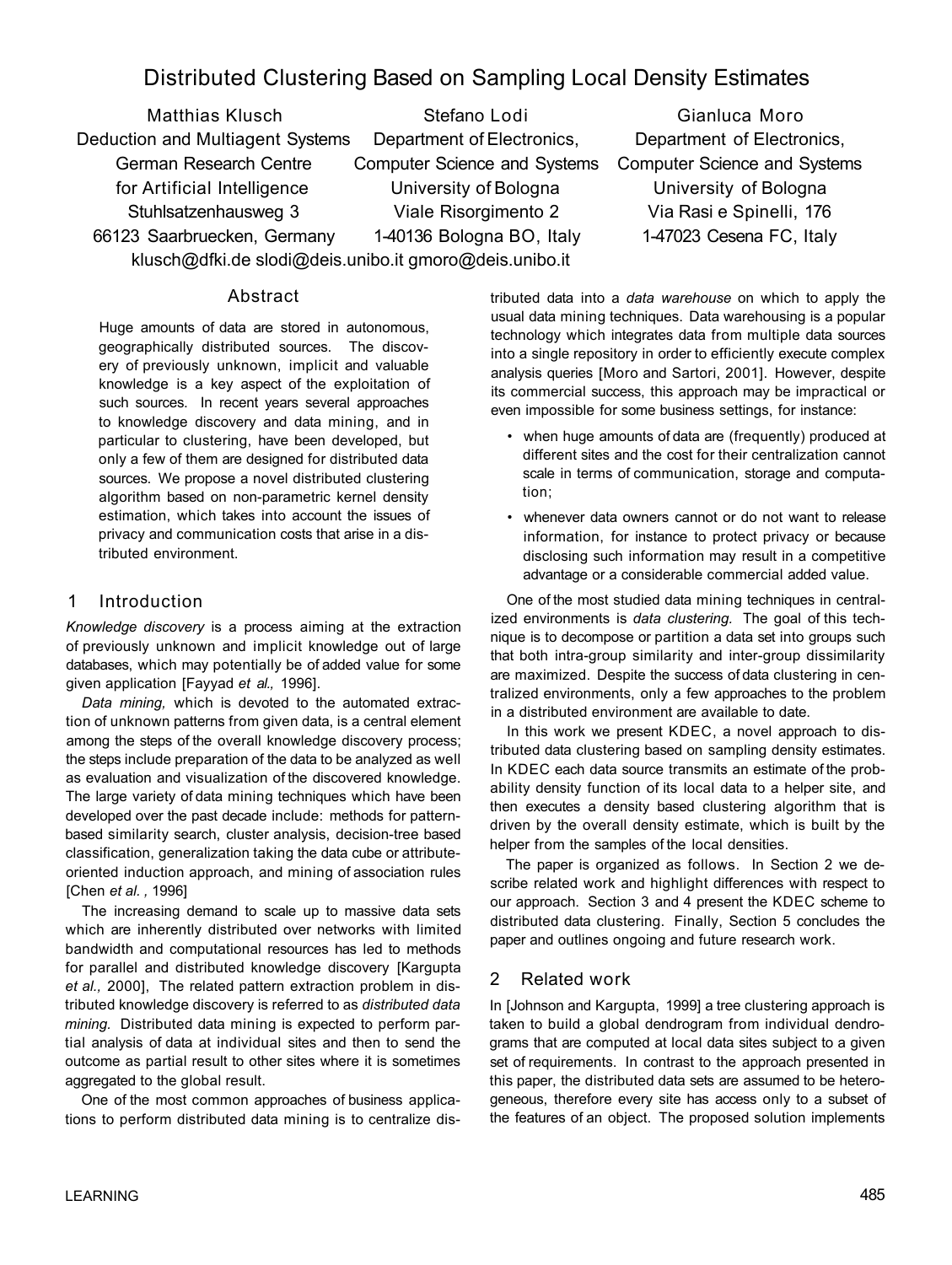a distributed version of the single-link clustering algorithm which generates clusters that are substantially different from the ones generated by density-based methods. In particular, it suffers from the so-called chaining effect, by which any of two well separated and internally homogeneous groups of objects connected only by a dense sequence of objects are regarded as a single cluster. [Kargupta *et al,* 2001] proposes a technique for distributed principal component analysis, Collective PCA. It is shown that the technique satisfies efficiency and data security requirements and can be integrated with existing clustering methods in order to cluster distributed, highdimensional heterogeneous data. Since the dimensionality of the data is reduced prior to clustering by applying PCA, the approach is orthogonal to ours. Another related research direction deals with incremental clustering algorithms. The BIRCH iZhang *et* a/., 1996] and related BUBBLE method [Ganti et al, 1999], compute the most accurate clustering, given the amount of memory available, while minimizing the number of I/O operations. It uses a dynamic index structure of nodes that store synthetic, constant-time maintainable summaries of sets of data objects. The method is sufficiently scalable requiring *0(N\ogN)* time and linear I/O. However, since it uses the centroid to incrementally aggregate objects, the method exhibits a strong bias towards globular clusters. IncrementalDBSCAN LEster *et* a/., 1998] is a dynamic clustering method supporting both insertions and deletions, which is shown to be equivalent to the well-known static DBSCAN algorithm. Since in turn DBSCAN can be shown to be equivalent to a method based on density estimation when the kernel function is the square pulse and the clusters are density-based, IncrementalDBSCAN is less general than methods based on kernel density estimates. Its time complexity is *0(N\ogN).* 

## 3 Data Clustering

#### 3.1 The cluster analysis problem

*Cluster analysis* is a a descriptive data mining task which aims at decomposing or partitioning a usually multivariate data set into groups such that the data objects in one group are similar to each other and are different as possible from those in other groups. Therefore, a clustering algorithm J?(-) is a mapping from any data set *S* of objects to a *clustering* of 5, that is, a collection of pairwise disjoint subsets of 5. Clustering techniques inherently hinge on the notion of distance between data objects to be grouped, and all we need to know is the set of interobject distances but not the values of any of the data object variables. Several techniques for data clustering are available but must be matched by the developer to the objectives of the considered clustering task [Grabmeier and Rudolph, 2002]. In partition-based clustering, for example, the task is to partition a given data set into multiple disjoint sets of data objects such that the objects within each set are as homogeneous as possible. Homogeneity here is captured by an appropriate cluster scoring function. Another option is based on the intuition that homogeneity is expected to be high in densely populated regions of the given data set. Consequently, searching for clusters may be reduced to searching for dense regions of the data space which are more likely to be populated by data objects. That leads us to the approach

of density estimation based clustering.

#### 3.2 Density estimation based clustering

In *density estimation* (DE) based clustering the search for densely populated regions is accomplished by estimating a so-called probability density function from which the given data set is assumed to have arisen. Many techniques for DE-based clustering are available from the vast KDD literature [Ankerst *et al,* 1999; Ester *et al,* 1996; Schikuta, 1996; Hinneburg and Keim, 1998] and statistics [Silverman, 1986]. In both areas, the proposed clustering methods require the computation of a non-parametric estimation of the density function from the data. One important family of nonparametric estimates is known as *kernel estimators.* The idea is to estimate a density function by defining the density at any data object as being proportional to a weighted sum of all objects in the data set, where the weights are defined by an appropriately chosen kernel function. In the following we introduce kernel-based density estimation [Parzen, 1962; Silverman, 1986] and our approach to density estimation based clustering.

Let us assume a set  $S = \{\vec{x}_i \mid i = 1, ..., N\} \subseteq \mathbb{R}^n$  of data points or objects. Kernel estimators originate from the intuition that the higher the number of neighbouring data objects x; of some given object  $\vec{x} \in \mathbb{R}^n$ , the higher the density at this object *x.* However, there can be many ways of capturing and weighting the influence of data objects. When given the distance between one data object *x* and another Jc, as an argument, the influence of jf; may be quantified by using a so called kernel function. A *kernel function K (x)* is a real-valued, non-negative function on R which has finite integral over R. When computing a kernel-based density estimation of the data set 5, any element jf,- in *S* is regarded as to exert more influence on some  $\vec{x} \in \mathbb{R}^n$  than elements which are farther from  $\vec{x}$  than the element. Accordingly, kernel functions are often non-increasing with  $|x|$ . Prominent examples of kernel functions are the square pulse function  $\frac{1}{4}(\text{sign}(x+1) - \text{sign}(x-1))$ , and the Gaussian function  $\frac{1}{\sqrt{2\pi}}\exp(-\frac{1}{2}x^2).$ <sup>1</sup>

A kernel-based density estimate  $\hat{\varphi}_{K,h}[S](\cdot): \mathbb{R}^n \to \mathbb{R}_+$  is defined, modulo a normalization factor, as the sum over all data objects  $x_i$  in S of the distances between  $\vec{x}_i$  and  $\vec{x}_i$ , scaled by a factor A, called *window width,* and weighted by the kernel function *K:* 

$$
\phi_{K,h}[S](\vec{x}) = \sum_{i=1}^{N} K\left(\frac{d(\vec{x}, \vec{x}_i)}{h}\right).
$$
 (1)

The influence of data objects and the smoothness of the estimate is controlled by both the window width *h* and the shape of kernel *K\ h* controls the smoothness of the estimate, whereas *K* determines the decay of the influence of a data object according to the distance. Even if the number *N* of data objects is very large, in practice it is not necessary to compute *N* distances for calculating the kernel density estimate at a given object *x.* In fact, the value of commonly used kernel functions is negligible for distances larger than a few *h* units;

<sup>1</sup>Where  $\forall x \in \mathbb{R} \setminus \{0\}$ : sign(x) = x/|x|, and sign(0) = 0.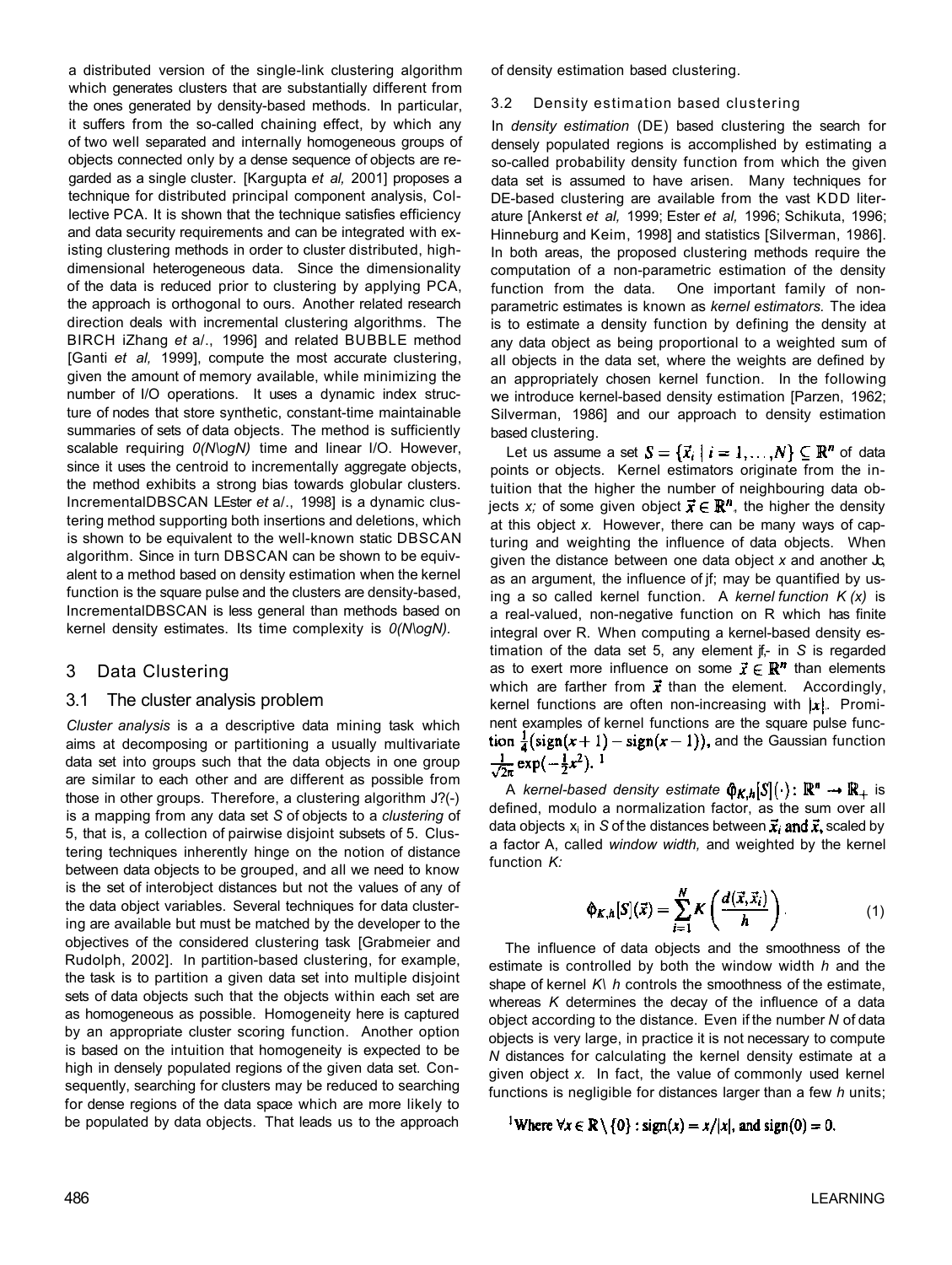it may even be zero if the kernel has bounded support, as it is the case, for example, for the square pulse. Using kernelbased density estimation, it is straightforward to decompose the clustering problem into three phases as follows.

- 1. Choose a window width *h* and a kernel function *K.*
- 2. Compute the kernel-based density estimate  $\hat{\varphi}_{K,h}[S](\vec{x})$ from the given data set.
- 3. Detect regions of the data space where the value of the estimate is high and group all data objects of space regions into corresponding clusters.

In the literature, many different definitions of cluster have been proposed formalizing the clusters referred to in step 3 above. A *density-based* cluster [Ester *el al,* 1996] collects all data objects included in a region where density exceeds a threshold. *Center-defined* clusters [Hinneburg and Kcim, 1998] are based on the idea that every local maximum of corresponds to a cluster including all data objects which can be connected to the maximum by a continuous, uphill path in the graph of (p. Finally, an *arbitrary-shape* cluster LHinneburg and Keim, 1998] is the union of center-defined clusters having their maxima connected by a continuous path whose density exceeds a threshold.

Algorithm 1 (DE-cluster) implements the computation of center-defined clusters by a climbing procedure driven by the density estimate. The main procedure is *DECluster,* taking as inputs an instance *S* of the class of data objects, the kernel function *K,* the window width h, and returning a clustering represented by C, which stores a mapping from each *x,* to the unique integer label ofxif,'s cluster. It is assumed that *S*  is an instance of a class which provides the following methods: *get(i)* to access object *x,* given index i, *NQ(k,x)* and *Radius*  $(k, \vec{x})$  to retrieve, given  $\vec{x} \in \mathbb{R}$ , the indexes and maximum distance of  $\vec{x}$ 's  $\vec{k}$  nearest neighbours. Uphill computes the steepest direction on the graph of the estimated density as the versor of its gradient, computed by function *DEGradient*  (cf. [Hinneburg and Keim, 1998]). *Uphill* then moves in that direction a fractionS .  $\Box$  of the distance *S.Radius*  $(k, \vec{x})$  of the *k th* nearest neighbour off, and finally returns the index of the nearest neighbour in *S* of the reached position. Every nested call to *FixedPoint* marks the current object *x,* as visited and calls *Uphill* to get the index of the next data object *Xj.* If such object has already been visited, the proximity of a local maximum has been reached and *j* is taken as new cluster label. Otherwise  $\vec{x}_i$  is inductively assumed to lie at the bottom end of a path leading to the proximity of a local maximum, and to be already labeled accordingly. (If  $\vec{x}_i$  is not marked as clustered, a recursive call ensures that the assumption holds.)

The complexity of the DE-cluster algorithm is that of calling *N* — *S.count* times *FixedPoint.* At the beginning of every iteration in *DECluster,* the sets of clustered and visited objects are equal. *FixedPoint* is never called with a clustered object as argument, and visits unclustered objects at most once. Therefore, even if the number of visited data objects in one call of *FixedPoint* is bounded only by *N,* the number of visited data objects in all calls is still only *N.* For each visited object a single K-nearest neighbour query suffices to compute the gradient and the next uphill object. The methods  $NQ(\cdot, \cdot)$  and Radius $(\cdot, \cdot)$  can be efficiently implemented by Algorithm 1 DE-cluster: Clustering based on density estimation

funct DEGradient  $(\vec{x}, S, K() , h) \equiv$ foreach  $i \in S.NQ(k, \vec{x})$  do  $g := g + (\vec{x}_i - \vec{x}) * K (d(\vec{x}, \vec{x}_i)/h)$  od χ. funct Uphill  $(i, S, K( ), h) \equiv$  $\vec{x}:=\mathbb{S}.\text{get}(\vec{t})$  $\vec{v} := \text{DEGradient}(\vec{x}, S, K, h) / ||\text{DEGradient}(\vec{x}, S, K, h)||$  $S.NQ(1, \vec{x} + \delta * S.Radius(k, \vec{x}) * \vec{v}).$ **proc** FixedPoint  $(i, S, K( ) , h, C)$  $C.setVisted(i)$  $j := \text{Uphill}(i, S, K, h)$ if  $C$  clustered $(j)$ then  $C.setLabel(i, C.getLabel(j))$ else if C. visited(j) then C. setLabel(i, j) else FixedPoint $(j, S, K, h, C)$  $C.$ sctLabel $(i, C.$ getLabel $(j)$ fi fi  $C.setClustered(i).$ **proc** DECluster $(S, K(), h, k, C) \equiv$ <u>for</u>  $i := 1$  to *S*.count do if  $\neg C$ .clustered(i) then FixedPoint (i, S, K, h, C) fi od.

equipping the class of *S* with a spatial access method like the KD-, or MVP-, or M-tree. Therefore, the time complexity of *DEClusler* is *0(Nq(N)),* where *q(N)* is the cost of a *k* nearest neighbour query in any such access method. Note that in many practical cases, *q(N)* is very close to log TV.

## 4 Distributed Data Clustering

The body of work on applications of data clustering in distributed environments, the problem of so called *distributed data clustering* (DDC), is comparatively small. In this section we adopt the kernel density estimation based clustering approach presented above for the distributed case assuming homogeneous data, which means that a data object cannot be split across two sites.

#### 4.1 The DDC Problem

We define the problem of *homogeneous distributed data clustering* for a clustering algorithm A as follows. Let  $S = \{ \vec{x}_i \}$ be a data set of objects. Let 1,..., M, be a finite set of *sites*. Ea<sup>th</sup> site  $L_f$  stores one data set  $D_j$ , and it will be assumed that  $S = \bigcup_{i=1}^m D_j$ . The DDC problem is to find a site clustering *Cj* residing in the data space of  $L_j$ , for  $j = 1, ..., M$ , such that

- (i).  $C_i = \{C \cap D_i : C \in \mathcal{A}(S)\}\$  (correctness requirement)
- (ii). Time and communications costs are minimized *(efficiency requirement)*
- (iii). At the end of the computation, the size of the subset of *S*  which has been transferred out of the data space of any site  $L_i$  is minimized (privacy requirement).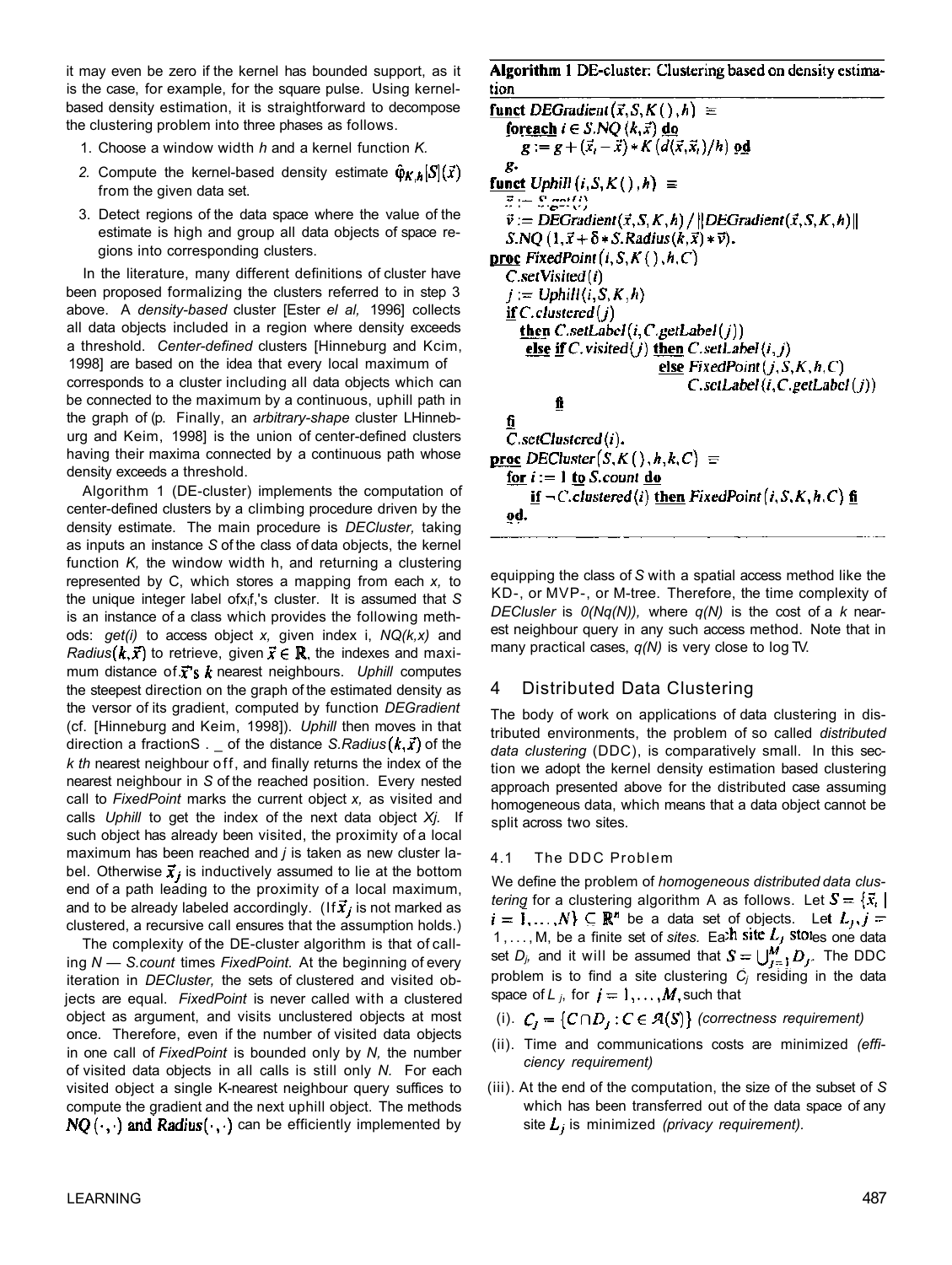The traditional solution to the homogeneous distributed data clustering problem is to simply collect all the distributed data sets *Dj* into one centralized repository where their union *S*  is computed, and the clustering *C* of the union *S* is computed and transmitted to the sites. Such approach, however, does not satisfy our problem's requirements both in terms of privacy and efficiency. We therefore propose a different approach yielding a kernel density estimation based clustering scheme, called KDEC.

#### 4.2 The KDEC Scheme for DDC

The key idea of the KDEC scheme is based on the following observation: Although the density estimate computed on each local data set gives information on the distribution of the objects in the data set, it conceals the objects themselves. Moreover, the local density estimate can be coded to provide a more compact representation of the data set for the purpose of transmission. In the sequel, we tacitly assume that all sites *Lj* agree on using a global kernel function *K* and a global window width *h.* We will therefore omit *K* and *h* from our notation, and write  $\hat{\varphi}[S](\vec{x})$  for  $\hat{\varphi}_{K,h}[S](\vec{x})$ . Density estimates in the form of Equation (1) are additive, i.e. the global density estimate  $\hat{\varphi}[S](\vec{x})$  can be decomposed in<sup>f</sup>o the sum of the site density estimates, one estimate for every data set *Dj.* 

$$
\hat{\varphi}[S](\vec{x}) = \sum_{j=1}^{M} \sum_{\vec{x}_i \in D_j} K\left(\frac{d(\vec{x}, \vec{x}_i)}{h}\right) = \sum_{j=1}^{M} \hat{\varphi}[D_j](\vec{x}). \tag{2}
$$

Thus, the local density estimates can be transmitted to and summed up at a distinguished *helper site* yielding the global estimate which can be returned to all sites. Each site *Lj* may then apply, in its local data space, the hill-climbing technique of Algorithm 1 (DE-cIuster) to assign clusters to the local data objects. There is nevertheless a weakness in such a plan: the definition of a density estimate explicitly refers to all the data objects J?;. Hence, knowing how to manipulate the estimate entails knowing the data objects, which contradicts the privacy requirement. However, only an intensional, algebraic definition of the estimate includes knowledge of the data objects. Multidimensional sampling theory provides the basis for an alternative extensional representation of the estimate which makes no explicit reference to the data objects.

The theoretical idea of sampling is to represent a function / by a *sampling series,* that is, a summation of suitable expansion functions weighted by the values of / at a discrete subset of its domain [Higgins, 1996]. In the following, let the /th coordinate of  $\vec{x} \in \mathbb{R}^n$  be denoted by  $\vec{x}^{(i)}$ , and let *Diag*  $[\vec{u}]$ ,  $\vec{u} = [u^{(1)}, \dots, u^{(n)}]^T \in \mathbb{R}^n$ , lenote the  $n \times n$  diagonal matrix having diagonal w, i.e., defined by  $Diag[\vec{u}]_{ij} = 0$  if  $i \neq j$ ,  $Diag [\vec{u}]_{ii} = u^{(i)}$ . Further  $|\vec{\tau} = [\tau^{(1)}, \dots, \tau^{(n)}]^T \in \mathbb{R}^n$  vector of sampling periods. The sampled fortan  $\hat{\phi}[\mathcal{S}](\vec{x})$  at intervals  $\vec{\tau}$  is the sequ $\{\hat{\varphi}_{\vec{z}}[S]\}, \vec{z} \in \mathbb{Z}^n$ , defined by

$$
\Phi_{\bar{z}}[S] = \Phi[S](Diag[\bar{z}]\cdot\vec{\tau}),\tag{3}
$$

where  $\cdot$  is the inner product between vectors. Therefore,  $\phi_{\tilde{z}}[S]$ is the sequence of the values of  $\hat{\phi}[S](\vec{x})$  at all the real, ndimensional vectors whose i th coordinates are spaced by a multiple of the *i* th sampling period  $T^i$  , 1 = 1, . . . , /!. The sampled forms of the local density estimates are defined in a similar way by  $\hat{\varphi}_{\vec{z}}[D_j] = \hat{\varphi}[D_j](Diag[\vec{z}] \cdot \vec{\tau})$ , for  $j = 1, \ldots, M$ . It is immediate to see by (2) that addivity holds for the sampled forms:

$$
\hat{\varphi}_{\vec{z}}[S] = \sum_{j=1}^{M} \hat{\varphi}_{\vec{z}}[D_j] \qquad j = 1,\ldots,M. \qquad (4)
$$

Therefore, after receiving the sampled forms  $\hat{\phi}_{\bar{z}}[D_i]$  of the *M* density estimates, the helper site can compute by (4) the sampled form of the overall estimate and transmit it to the sites *Lj.* Sites *Lj* can then cluster local data with respect to the overall density estimate, using the gradient of the sampling series

$$
\sum_{\vec{\tau} \in \mathbb{Z}^n} \hat{\varphi}_{\vec{z}}[S] \operatorname{Sinc}(Diag[\vec{\tau}]^{-1} \cdot (\vec{x} - Diag[\vec{z}] \cdot \vec{\tau})), \tag{5}
$$

where  $Sinc(\vec{x}) = \prod_{i=1}^{n} sinc(x^{(i)})$ , and

as needed in the hill^climb**i**n <del>ly fu</del>ncti**dier** 

We briefly discuss the extent to which the series (5) can be used to represent  $\hat{\phi}[s](\vec{x})$  It is well known that, under mild conditions, sampling a function  $g(\vec{x})$  is an invertible transformation if, for every coordinate  $i = 1, \ldots n$ , there is a frequency  $f^{(i)}$  such that the Fourier transform of g differs from zero only in the interval  $[-f^{(i)}, f^{(i)}]$ , and the samples are computed with a period not greater than  $\tau^{(i)} = 1/(2f^{(i)})$ (cf. [Higgins, 1996]). Under these assumptions, the value of the sampling series computed at *x* equals *g(x).* Unfortunately, most popular kernel functions (hence summations of kernel functions) do not satisfy these hypotheses since the support of their Fourier transform is unbounded. Consequently sampling density estimates yields an information loss. However, it can be shown that the Fourier transform of a kernel density estimate is negligible everywhere except for  $|f^{(i)}|$  not greater than  $1/h$ . Therefore, the global density estimate can be reconstructed from its samples by (5) introducing only a small error if  $\tau^{(i)} < h/2$ .

It is worth noting that the infinite series (5) need not be approximated, if it has finitely many nonzero terms. The latter case holds if the used kernel function has a bounded support, since the density estimate will also have bounded support. If, however, the kernel function has unbounded support, like the Gaussian kernel, then the density estimate can be approximated by regarding its value to be zero everywhere except inside an appropriately chosen bounded region.

According to this approach, we propose the following algorithmic KDEC scheme for computing the kernel density estimation based clusters for local data spaces at *M* distributed data sites *Lj* (see Algorithm 2). Every local site runs the procedure *SiteDECluster* whereas the helper site runs *Helper. SiteDECluster* is passed a reference *H* to the helper and the local data set D, and returns a clustering in a class instance C. *Helper* is passed a list of references *L* to the local sites. The procedure *SiteNegotiate* carries out a negotiation with the other local sites through *HelperNegotiate* at the helper site to determine the sampling periods x, the bounding corners of the sampling rectangle  $\vec{z}_1, \vec{z}_2 \in \mathbb{Z}^n$ , the kernel *K*, and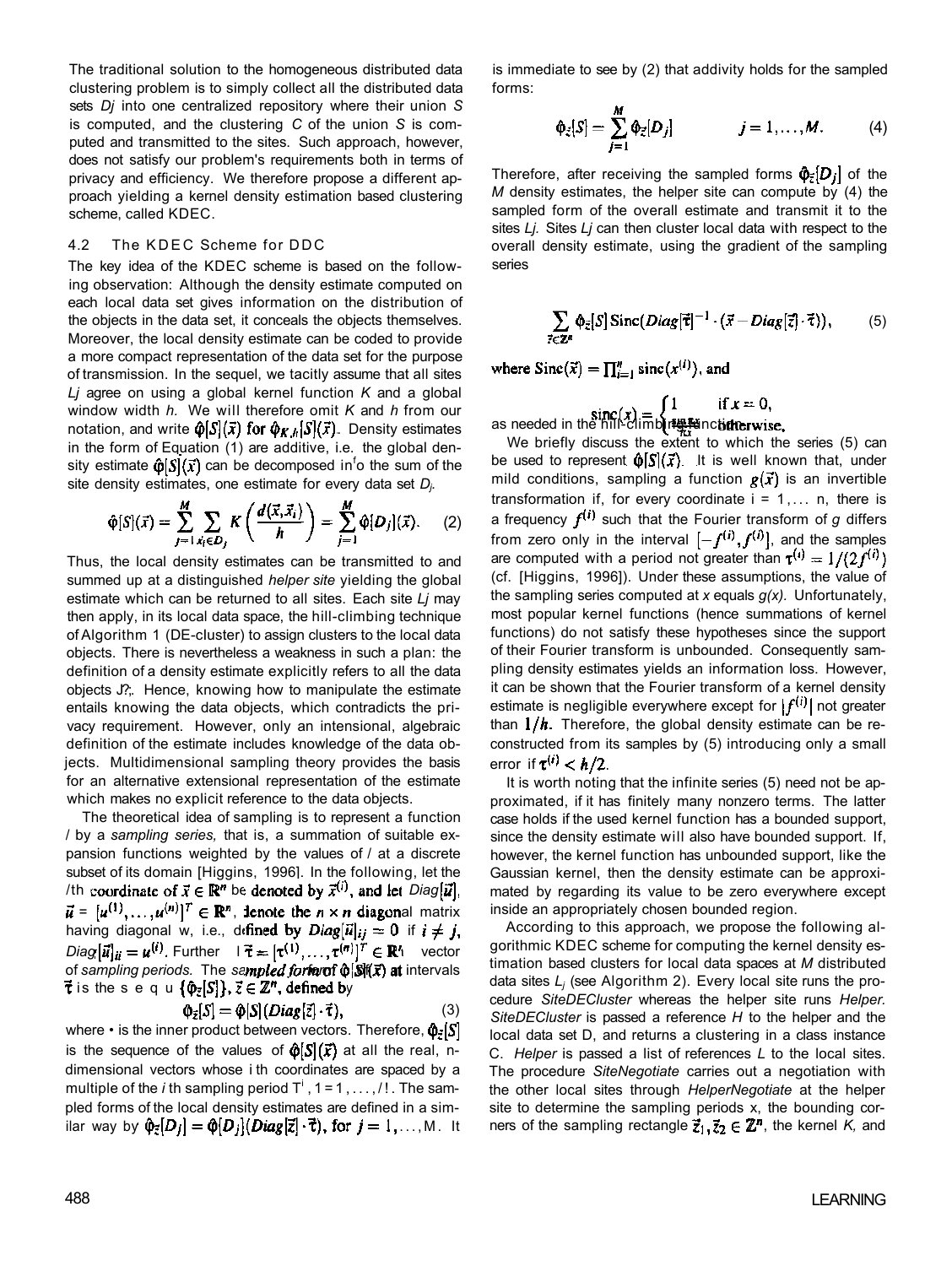Algorithm 2 KDEC: distributed clustering based on density estimation funct Sample( $D, \vec{\tau}, \vec{z}_1, \vec{z}_2, K( \cdot ), h \equiv$ s.setCorners $(\vec{z}_1, \vec{z}_2)$ foreach  $\vec{z} \in Rectangle(s.getConers())$ do s. Add( $\vec{z}$ , DE(Diag[ $\vec{z}$ ]  $\cdot$   $\vec{\tau}$ , D, K, h)) od s. funct Uphill( $\vec{x}, \vec{\tau}$ , GlobalSam)  $\equiv$ if  $||\mathsf{SeriesGradient}(\vec{x}, \vec{\tau}, \mathsf{GlobalSam})|| > \varepsilon$ then  $\vec{x} + \delta *$  Series Gradient  $(\vec{x}, \vec{\tau}, G$  lobal Sam) else  $\vec{x}$  fi. funct FixedPoint  $(\vec{x}, D, G$ lobalSam, C)  $\vec{y} := U$ phill $(\vec{x}, \vec{\tau}, G$ lobalSam  $q := D$ . Range  $Q(\delta, \vec{y})$ if  $\exists i \in q : C$  clustered (i) then  $Id := C$  getLabel (i) elsif  $\vec{v} = \vec{x}$ then  $Id := D. Add(\vec{x})$ else  $Id := FixedPoint(\vec{v}, D, GlobalSam, C)$ fi foreach  $i \in D$ . Range  $O(\delta, \vec{x})$  $do C.setLabel (i, Id); C.setCluster (i)$  od Id. **proc** SiteDECluster( $D, H, C$ )  $\equiv$ SiteNegotiate $(H, \vec{\tau}, \vec{z}_1, \vec{z}_2, K, h)$ Send  $(H, Sample(D, \vec{\tau}, \vec{z}_1, \vec{z}_2, K, h))$  $GlobalSam := Receive(H)$ for  $i := 1$  to *D*.count do if  $\neg C$  clustered (i) then FixedPoint $(\vec{x}_i, D, G$ lobalSam, C) fi <u>od.</u> **proc** Helper(L)  $\equiv$  $HelperNegotiate(L)$ for  $j := 1$  to L count do  $Sam := Receive(L.get(j))$ foreach  $\vec{z} \in \text{Rectangle}(\text{Sam.getConers}()$ do GlobalSam.Sum $(\vec{z}, Sam.get(\vec{z}))$  od ođ <u>for  $j := 1$  to L</u> count <u>do</u> Send(GlobalSam, L get(j)) od.

the window width *h.* The negotiation procedures contain appropriate handshaking primitives to ensure that all sites participate and exit negotiations only if an agreement has been reached. Each local site computes the sampled form of the estimate of D, by calling function *Sample,* and sends it to the helper. (Function *DE* computes the density estimate and is omitted for brevity.) The helper receives the sampled estimates, sums them by sampling indexes into a global sample, and returns it to all sites. Procedures *Send* and *Receive*  implement appropriate blocking and handshaking to ensure the transmission takes place. Each local site uses the global sample in functions *FixedPoint* and *Uphill* to compute the values of the gradient of the global density estimate. Function *SeriesGradient* can be easily derived from (5). Local sites perform a DE-cluster algorithm to compute the corresponding local data clusters. The details of the hill-climbing strategy are however different from Algorithm 1 because the sites are allowed access to local data objects only. *Uphill* advances a fraction 5 of the gradient in its direction, if the gradient's norm exceeds a threshold e. If a  $\delta$ -neighbourhood of the object returmed by *Uphill* contains an already clustered data object, the current cluster label *Id* is set from that object's label. Otherwise, checking whether *Uphill* returned the same space object signals to *FixedPoint* that the proximity of the local maximum has been reached. The maximum is marked by adding the current space object *x* as a dummy object to the local data set; this ensures that subsequent paths converging to the same local maximum will use the same cluster label as the current path. Method *D.Add{)* returns the identifier of the added object, which is used as current cluster label. If neither case holds, the label *Id* is obtained by a recursive call. Finally, all objects in a small neighbourhood of the current object are labeled by *Id.* Note that adding dummy objects has eflect only on the range queries, and does not modify the density estimate.

## 4.3 Complexity of the KDEC scheme

In terms of the complexity in computation and communication one crucial point of the KDEC scheme is how many samples have to be computed and transferred among the sites. In most cases, to obtain good density estimates, *h* must not be less than a small multiple of the smallest object distance. As  $T^{\dagger}$  ~  $h/2$ , the number of samples should rarely exceed the number of objects, if only space regions where the density estimate is not negligible are sampled. Since the size of a sample is usually much smaller than the size of a data object, the overall communication costs of our DDC approach will be in most cases significantly lower than in a centralized approach. Of course, the precise number of samples depends on the bounding region that is being sampled by every site. In Algorithm 2 the site *Lj* determines autonomosly the rectangle that contains the computed samples.

The computational costs of the KDEC scheme in terms of used CPU cycles and I/O do not exceed the one in the centralized approach where clustering is performed on data collected in a single repository. The computational complexity is linear in the number of samples. The precise cost of computation of any KDEC-based DDC algorithm as an instance of the proposed scheme largely depends also on the used kernel function and local clustering algorithm. The DE-cluster algorithm we developed for the KDEC scheme in Section 3.2 is of complexity *0(Nq(N)),* where *q(N)* is the cost of a nearest neighbour query (which in practical cases is close to logjV). Algorithm 2 implements a slightly different approach in the hill-climbing function than Algorithm 1, since the function does not use data objects to direct the uphill path. However, preliminary results of experiments conducted on a prototype implementation show good scalability of the approach, in terms of number of executed range queries.

# 5 Conclusion

Due to the explosion in the number of autonomous data sources there is a growing need for effective approaches to distributed knowledge discovery and data mining. In this paper we have presented KDEC, a novel scheme for distributed data clustering which computes the density estimation, to per